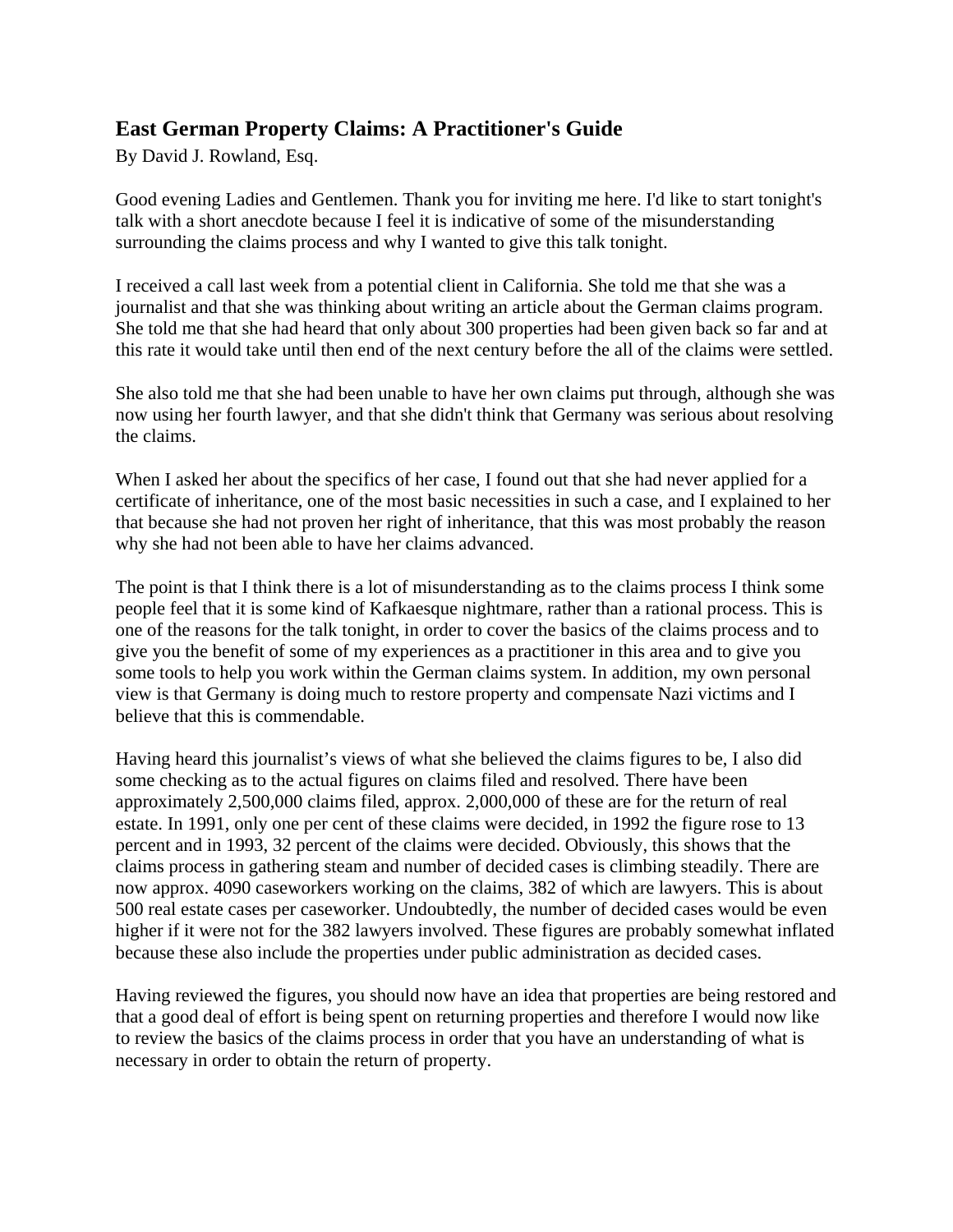## BASICS OF THE CLAIMS PROCESS FILING OF CLAIMS

1. In September of 1990 Germany passed a law called the Claims Law or Vermoegensgesetz which permitted claims to be filed for property lost in the former territory of East Germany. This law and the subsequent amendments to it is the law under which claims are filed for property lost from the years 1933 until the reunification of Germany in 1990. Under the Claims Law, deadlines were imposed for filing property claims, with the final deadline for filing real estate claims being December 31, 1992.

2. A prerequisite for filing a claim for the return of real estate is that it be made with sufficient particularity. This means it must contain the original owners name, show a chain of inheritance to the claimant, and contain an address or legal description of the property. A priority number is also assigned to the claim at the time when it is filed.

a. Failure to specify a claim with sufficient particularity can lead to its being dismissed. For example if you filed a claim and said that you are an heir to property in Berlin, you most likely will receive a notification asking you to to specify the address of the property you are claiming in Berlin within a certain time frame of perhaps four weeks. If you fail to specify your claim within this time period, it is likely that your claim will be dismissed for lack of sufficient particularity.

b. Failure to obtain a certificate of inheritance and show a chain of inheritance to the claimant can also lead to loss of the claim or inaction on your case. For example the claims office may also write to you and ask you to present an certificate of Inheritance (Erbschein) to prove your inheritance rights. If you do not have an Erbschein, you should apply for one and inform the claims office that you have made such an application. The claims office will then wait until it receives the Erbschein. If you do not respond to the claims office and do not apply for an Erbschein the claims office normally will not do any further work on your case until one is obtained and presented to the claims office.

2. The deadline for filing claims was December 31, 1992. Claims filed after that deadline can and will be set aside as being to late.

a. Sometimes the situation arises where one heir files a timely claim on behalf of all of the heirs. In this situation, all heirs can join in the claim after the filing deadline.

b. Where one heir files a claim only on his own behalf, and the other heirs do not file on time, a different situation arises. Although the other heirs are not included in the claim, when the property is given back they can have their inheritance share registered in the land registry. This then has the effect as if they had been included in the claim.

c. In no case may an heir assume more than his/her lawful share of the inheritance. Thus, claimants who filed claims, but did not include their co-heirs receive no greater share than if their co-heirs also filed claims. In fact, the failure of some heirs to file may slow the proceedings because a Nachlasspfleger (trustee in absence) may have to be appointed. I have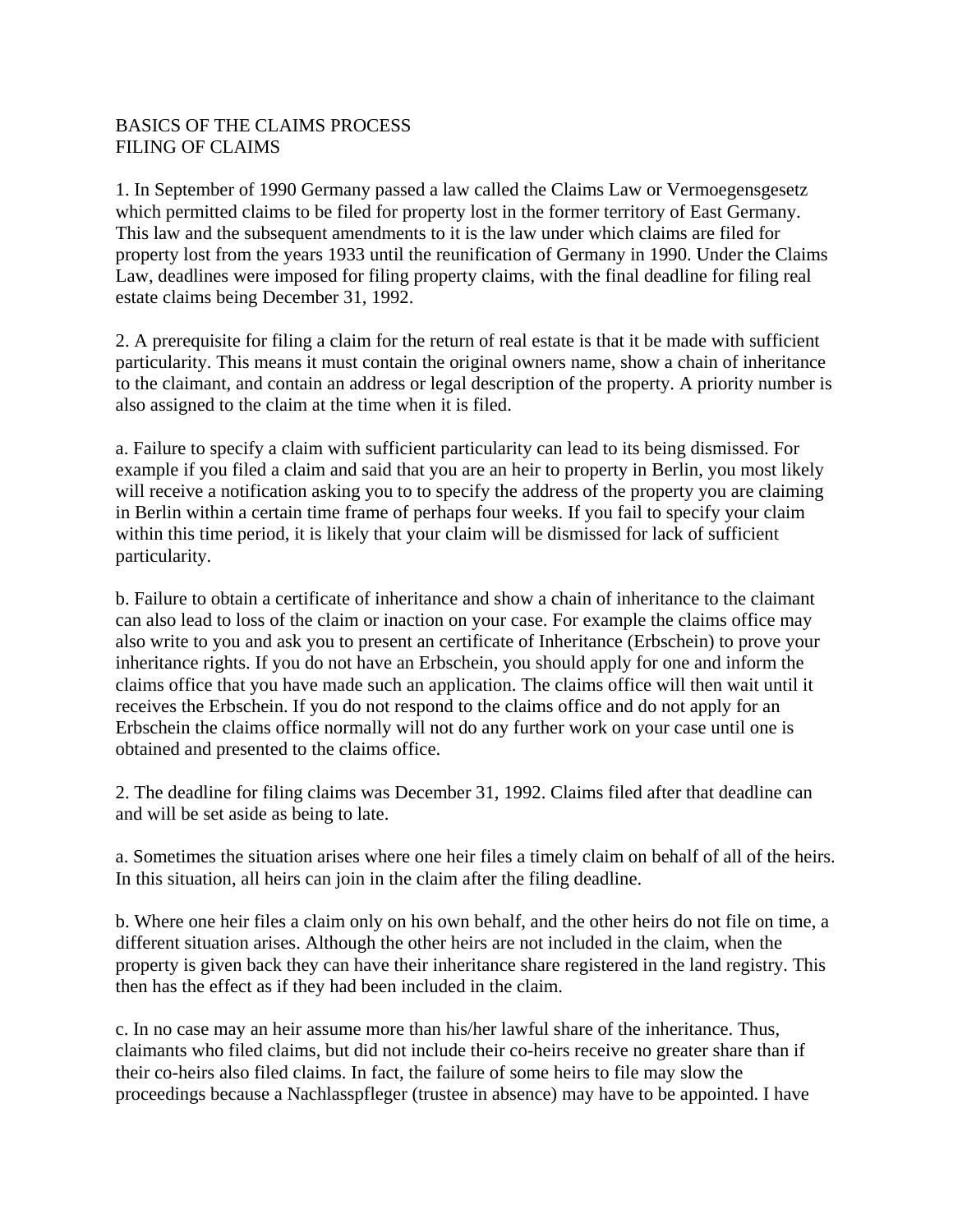literally had some cases where clients have told me they are the only heir, only to later find out that they have a brother or sister living in some other part of the world. The client then tells me that they intended to give their brother or sister their share when they get back the property. Obviously, this creates major problems, since had we known of the existence of the brother or sister from the outset, we would have included them in the original claim and not had to change everything later

d. Where no heirs have survived, the Jewish Conference on Material Claims against Germany has been designated as the rightful claimant in the Claims Law for unclaimed property. Therefore, the Jewish Conference has filed for many properties that have not been claimed and for many properties which have been claimed.

In the case where no claimant filed a timely claim for real property, but the Jewish Conference did file a claim, it is still possible for the claimant to obtain back the property by working with the Jewish Conference. Normally the Jewish Conference charges a fee or a percentage of the return for having filed a timely claim.

#### INHERITANCE

I like to think of the claims process as being divided between inheritance and the claims law. When we get a new case, the first thing we do after seeing if the claim is properly specified is to review the inheritance situation, make sure we have all of the heirs and apply for an Erbschein.

a. Obtaining an Erbschein and having your inheritance rights recognized is absolutely critical to the claims process. Usually a claims office will not work on a claim until it receives an Erbschein proving that the claimants are the rightful heirs to the property. Failure to obtain an Erbschein, or failure to apply for one, will seriously set back your claim.

b. Although it is not necessary to find all of the heirs to apply for an Erbschein, it is best to find everyone, since they can assist in providing the documents which are necessary for the application. These include birth certificates, death certificates, Wills (which need to be translated into German), marriage certificates and other important documents. Often many of these documents must be applied for in Germany at public records offices call Standesamte.

After all the documents are obtained they are sent with a questionnaire to the nearest German Consulate or Embassy. There a consular official, usually trained as a German lawyer, prepares an application for a certificate of inheritance, reciting all of the pertinent facts which effect the inheritance and applying the relevant inheritance law. This can sometimes be quite complicated when questions of conflicts of law arise. For example, we had one case where the original owner was born in Poland, lived in Germany and died in the United States as a Polish citizen. Research proved that Polish law applied, however at the relevant time, Poland applied either Polish, Austrian, Russian, or German law depending on the part of Poland where the decedent originally lived. Other problems arise where a Joint Will is found to be on file in Germany and was subsequently purportedly revoked by a new Will. These scenarios involve complex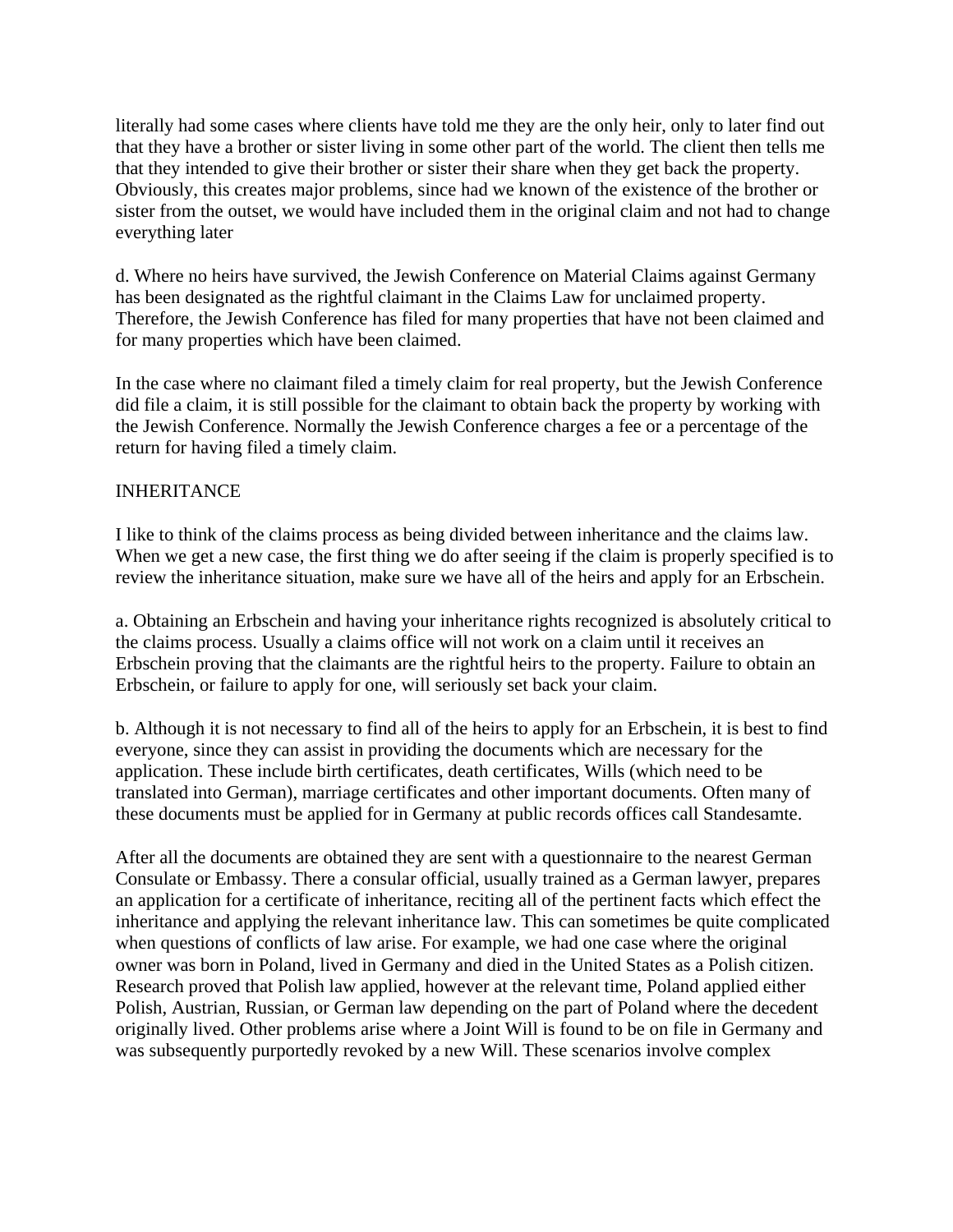questions of conflicts of law and inheritance law which must be unraveled before an Erbschein will be issued by the German court.

After the application for the Erbschein is prepared by the consular official, a meeting is set up with one of the heirs, during which the application is read to the heir and the heir gives an affidavit that the information contained in the application is true and correct. In the absence of documentary evidence, the affidavit of the applicant suffices to prove facts not otherwise stated in documents, provided that a good faith effort has been made to find the original documents. For example, we must often prove the birth of clients in Poland, however we no longer have the Polish birth certificate. In this case, we apply to the Polish Consulate for the records and they initiate a search in Poland. If no records of the birth can be found, which is often the case, the affidavit is accepted.

After the application/affidavit is signed and notarized, it is then sent with all supporting documents to a German probate court (Nachlassgericht) in the district where the property is located or the owner lived. There the application is filed and is worked on by a Nachlasspfleger or probate case worker before being presented to a Judge for a final decision. It is necessary to remember that the language of the court is German so that all documents such as Wills must be translated into German by a certified translator.

Once the application is filed with the German probate court, it generally takes between six months to a year for the Erbschein to be issued. During this period, it is common that the Judge will have questions regarding the application, which will have to be answered. For example, it is very common that persons changed or Americanized their names when they came to America, but did not do so formally, thus raising questions as to whether they are the same individual as noted in their German or Polish birth certificate. Often questions regarding such changes in name must be resolved by sending corroborating documentation such as a later issued passport which shows the use of the new name together with the correct date of birth.

## CONSEQUENCES OF OBTAINING ERBSCHEIN

A. Once the Erbschein is obtained it opens the door to having the case worked on and is the key to obtaining a hopefully positive decision. When the claim is filed a priority number is assigned based upon the time of filing. Thus the earlier a claim is filed, the lower a claim number it has, and the earlier it is assigned to a case worker and worked on. However, a claim can also be advanced in rank if it falls with in the prerequisites of a priority case. These are:

1. Fully prepared case which is ripe for a decision. There must be only one claimant (or group of heirs), all necessary documentation must be available and must be presented to the Claims Office, all heirs must be included in the claim, and a certificate of inheritance (Erbschein) must have been issued which is also valid for real property in the former territory of East Germany. Certified copies of all contracts of sale of the property and a certified copy of the land registry (Grundbuch) where the property is listed must also be presented.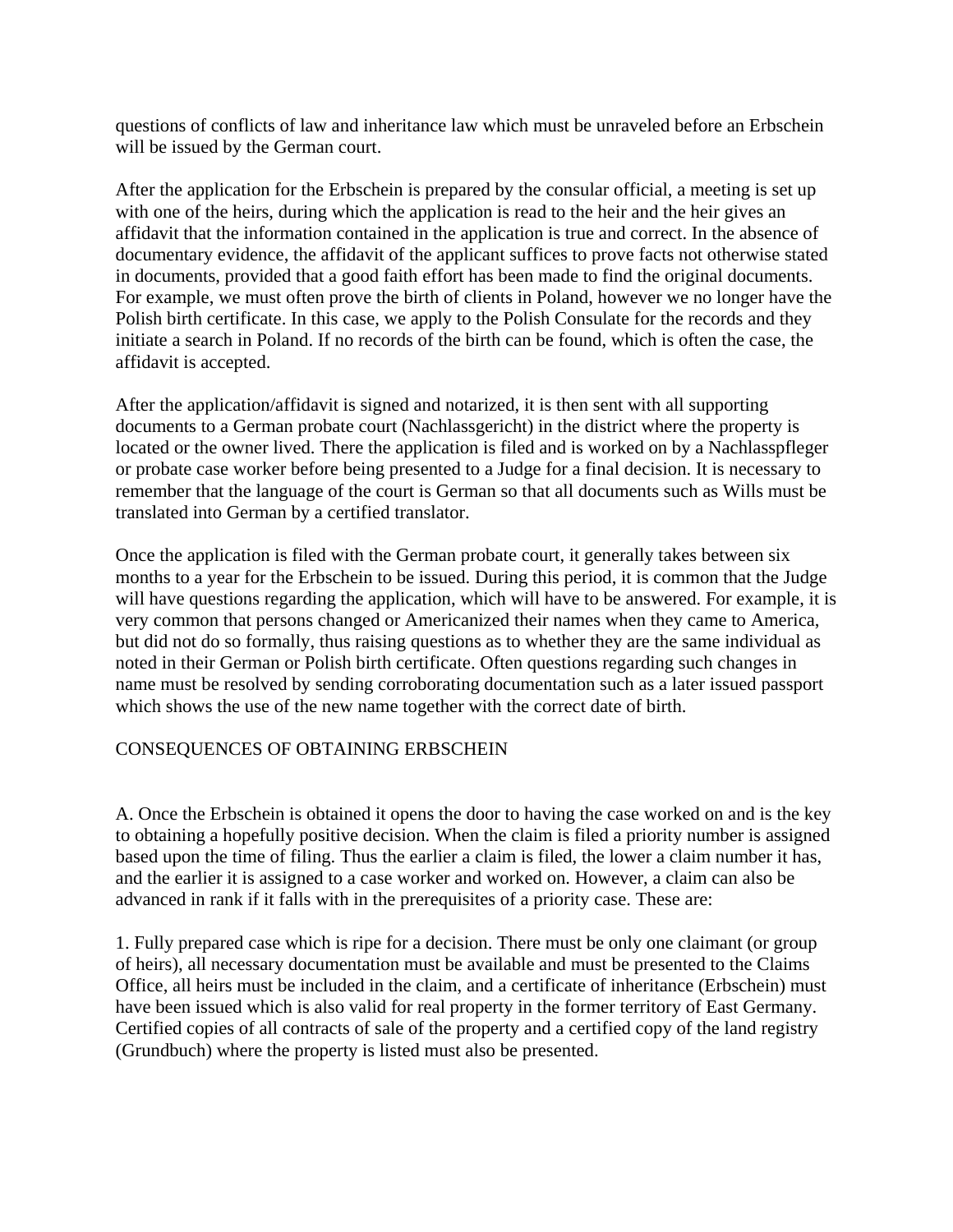2. City Planning areas specially zoned for development can also lead to the claim being given a priority.

3. Cases where the claimants have reached a settlement among themselves and where all relevant documentation is available are also given a priority.

4. Clear cases where the claim is not justified are given a priority because they are dismissed

5. Hardship cases, where the claimant is very old or where it is deemed that there is special social need to decide the case quickly are given a priority.

6. Investment Plan Cases are given a priority. Here the applicant must show that he/she will invest in the property create jobs and/or housing.

7. Otherwise cases are decided in order of their claim number

## NECESSITY OF PERFORMING RESEARCH

A. If the claimant has a low claim number or fits within the requirements of a priority case, a caseworker will be assigned to the case. The caseworker has the job of preparing the case for a decision and making a recommendation as to how the claims office should decide the case. The claims office has an Amtspflicht or duty to do all of the research necessary to decide the case. However, if the claimant does the research himself and presents the case worker with certified copies of the land records and relevant contracts of sale, this can lead to a speedier resolution of the case, because it makes the work easier for the case worker and also eliminates the excuse that the relevant documents cannot be found.

Real estate research is generally done in two phases. First, the researcher goes to an office called a Katasteramt where he gives the address of the property. The office then copies the legal map of the property. From this document, the boundaries of the property can be ascertained and the volume and page number of the land registry where the property is registered is also given. With this information and a power of attorney from the claimant, the researcher then goes to the land registry (Grundbuchamt) and obtains the land records, which are listed by volume and page. These records contain the names of all past and present owners of the property in addition to all recorded mortgages and other burdens on the property. When obtaining the land records, it is always important to obtain both the old and the new land registry records, since otherwise you will not have a complete record of the ownership history of the property. Normally contracts of sale of the property are also recorded and kept with the land records so that copies of these documents should also be obtained when the researcher obtains the land registry for the property.

The land registry and contracts of sale contain an enormous amount of valuable information regarding the property. Normally contracts of sale where property was sold under duress contain information and evidence that prove the sale by duress. For example if the contract refers to the Jewish seller and Aryan buyer and the proceeds of the sale are to be placed in a closed account, you must likely have a very good case of sale by duress. The amount of the sale and date of the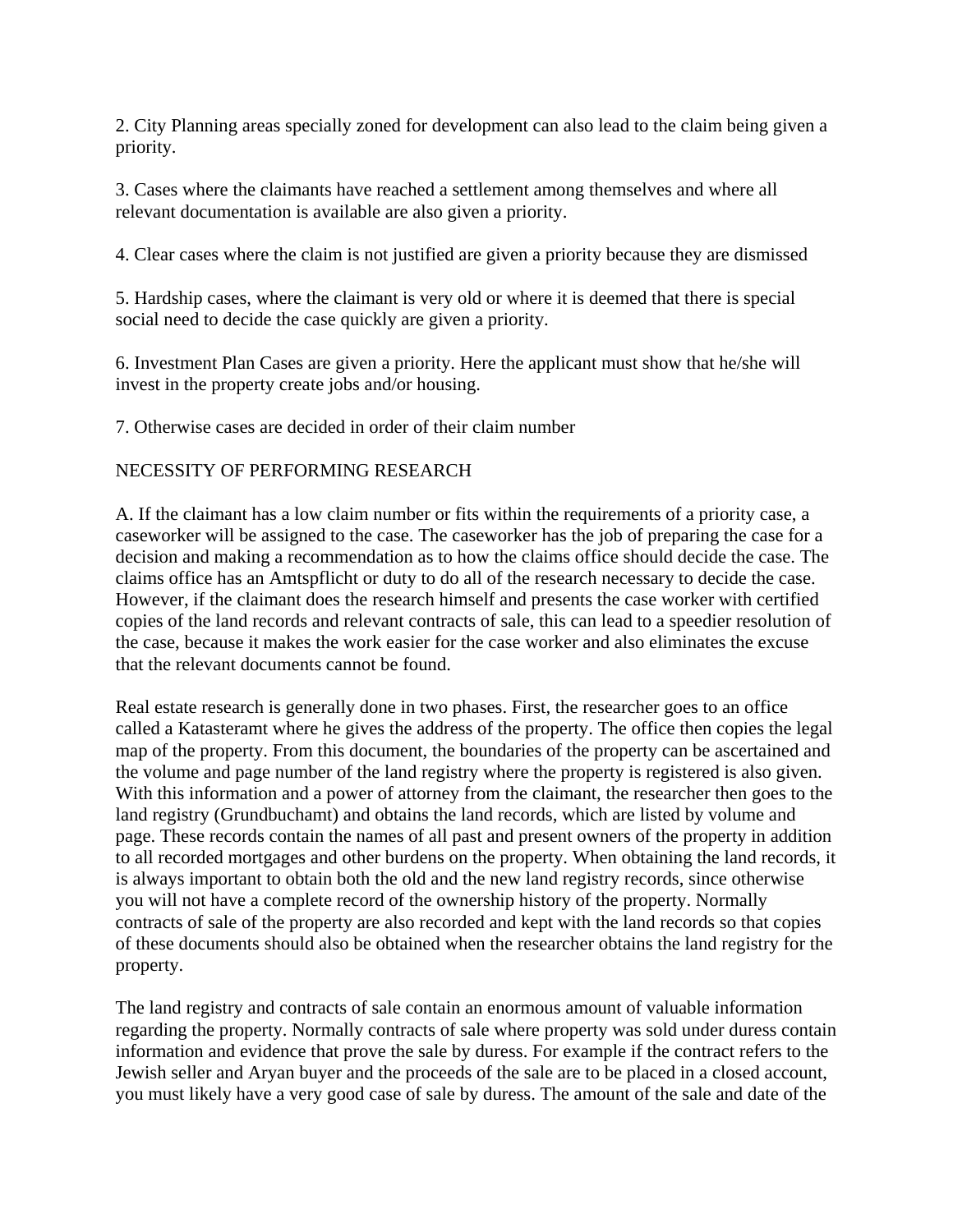sale are also important. Sales at or near the 1935 tax assessed value or Einheitswert of the property indicate a clear case of sale by duress. The Claims law also presumes that sales by Jewish sellers from 1933 to 1945 are sales by duress unless the buyer proves that a fair market price was paid for the property. For sales after September 15, 1935, this presumption can only be overturned if it is proven that the sale would have taken place anyway in the absence of Nazi oppression or that a fair price was paid and that the seller actually received the proceeds of the sale. This places a very high burden of proof on the buyer, which can only rarely be overcome.

Therefore, research contains a great deal of information regarding the property which when properly analyzed will give an indication of how the case will be decided by the claims office. The presentation of this information by the claimant to the claims office will save valuable time and help to move the claim forward to a decision.

This should also give you an idea of the difficulties involved in bringing a case forward to the point where all of the necessary documentation is available, since it literally entails going back through historical records kept not less than fifty years ago and sometimes much further. I have worked on some cases where it is necessary to obtain an old Will, land records and documents extending back into the 19th century and written in the old German style. In order to interpret these documents it is then necessary to find someone who can read old German. Given these difficulties, and the necessity of thoroughly reviewing this material, I find it quite good that such a large number of claims have already been decided.

B. I have generally found caseworkers (Sachbearbeiter) to be extremely helpful. If they are given the necessary material (certified copies of the land registry, Grundbuch, certified copies of contracts, Erbscheins), and if you meet with them to discuss the case, there is an added element of personal contact and this helps in terms of bringing a human factor into the claim. My experience is that case workers believe very strongly in the work they are doing, want to see justice done and work hard to achieve a just determination. If you help them by preparing your case so that all they have to do is check off the fact that all documentation has been presented and the case is therefore ripe for a decision, you will be rewarded with a speedy decision and the case worker and claims office will also be happy because they can close one more file.

C. On the other hand, if you do not understand the basics of the claims process and vent frustration at the slow pace at which cases are decided or take a belligerent or obstructionist position, your reward will most likely be that you will have to wait a very long time. Much can be achieved by cooperation and persuasion, little can be achieved by venting frustration. Claimants who just file a claim and then do nothing will not have much success or will have to wait a very long time for a decision.

#### RESTITUTION VERSES MONETARY COMPENSATION

A. The claims law permits the claimant to choose either to have monetary damages paid or to obtain the return of the real property. Generally, claimants seek to have the real estate restored, mainly because the fair market value of the property is usually many times more than monetary damages. The law as to the amount of monetary damages, which will be paid, has not yet been passed, however it most likely will be between 10 to 20% of the fair market value of the property. Articles have recently appeared in German newspapers as to whether this is fair under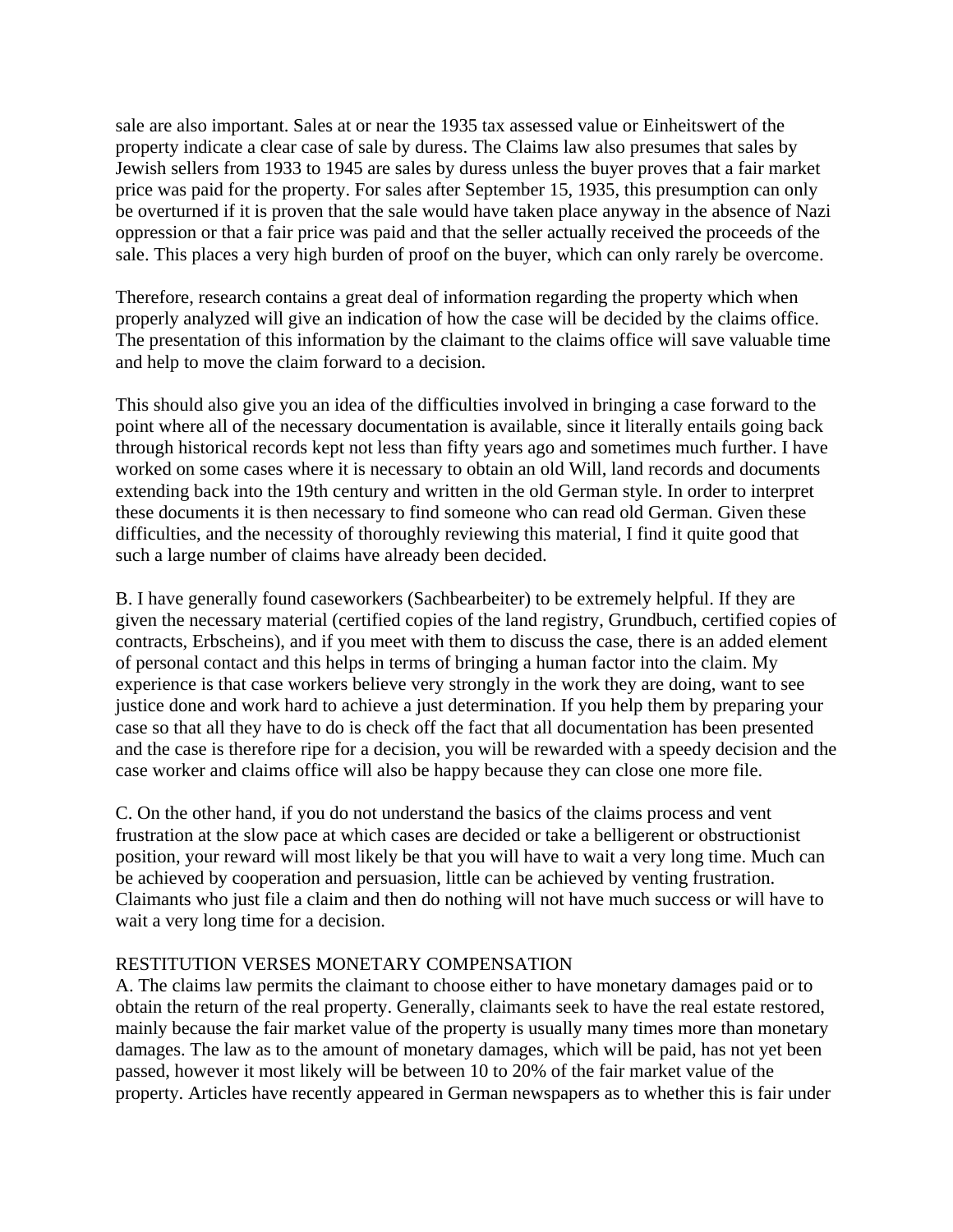constitutional concepts of equal treatment under the laws, however the reality is that if monetary compensation was to equal the fair market value of returned property, the burden of paying such a high compensation would be prohibitive. For this reason, claimants who are unable to obtain the return of their former real estate will have to be satisfied that they are able to obtain some monetary compensation.

In the case where the Claimant seeks restitution of the real property, this may be denied and damages awarded for several reasons. These include:

1. Property bombed and new structure built.

2. Public use of the structure.

3. Large investment in the structure.

4. Sale to a bona fide purchaser who had no knowledge of the prior discriminatory sale or who did not obtain the property in a tainted manner.

5. Environmentally damaged properties (excuse might be found not to give it back).

6. Investment Plan.

B. In the above cases, damages are paid instead of restitution except for where an investment plan is put on the property. The Investment Law permits investment in claimed and unclaimed properties for investment purposes where jobs are created and economically beneficial structures are to be built. In such cases, the claimant cannot obtain the return of the property, but is entitled to the fair market value of the property. The claimant may also make his own competing investment plan in order to obtain the return of the property, however this is difficult because it requires the claimant to invest his/her own capital and create a plan for the development of the property. For this reason, such investment plans are often made in cooperation with developers and investment partners.

Cases where property is not returned occur frequently. Real estate was often badly damaged during the war and city areas where redrawn and rebuilt during the East German period. Frequently whole blocks were bulldozed and new housing structures were built replacing the old structures. German property law also protects rights of persons who purchased or were given permission to use real estate during the East German period, thus making the return of such properties more difficult and recognizing the human hardship the displacement of such people would cause.

# THE MECHANICS OF RETURNING PROPERTY

A. In cases where it is decided that property should be returned, the claims office first issues a proposed-decision (Vorbescheid) which gives the claimants two to four weeks to make objections to the proposed decision. If no objections are made, a final decision is issued and becomes binding approximately one month from its date of receipt by the claimants. During this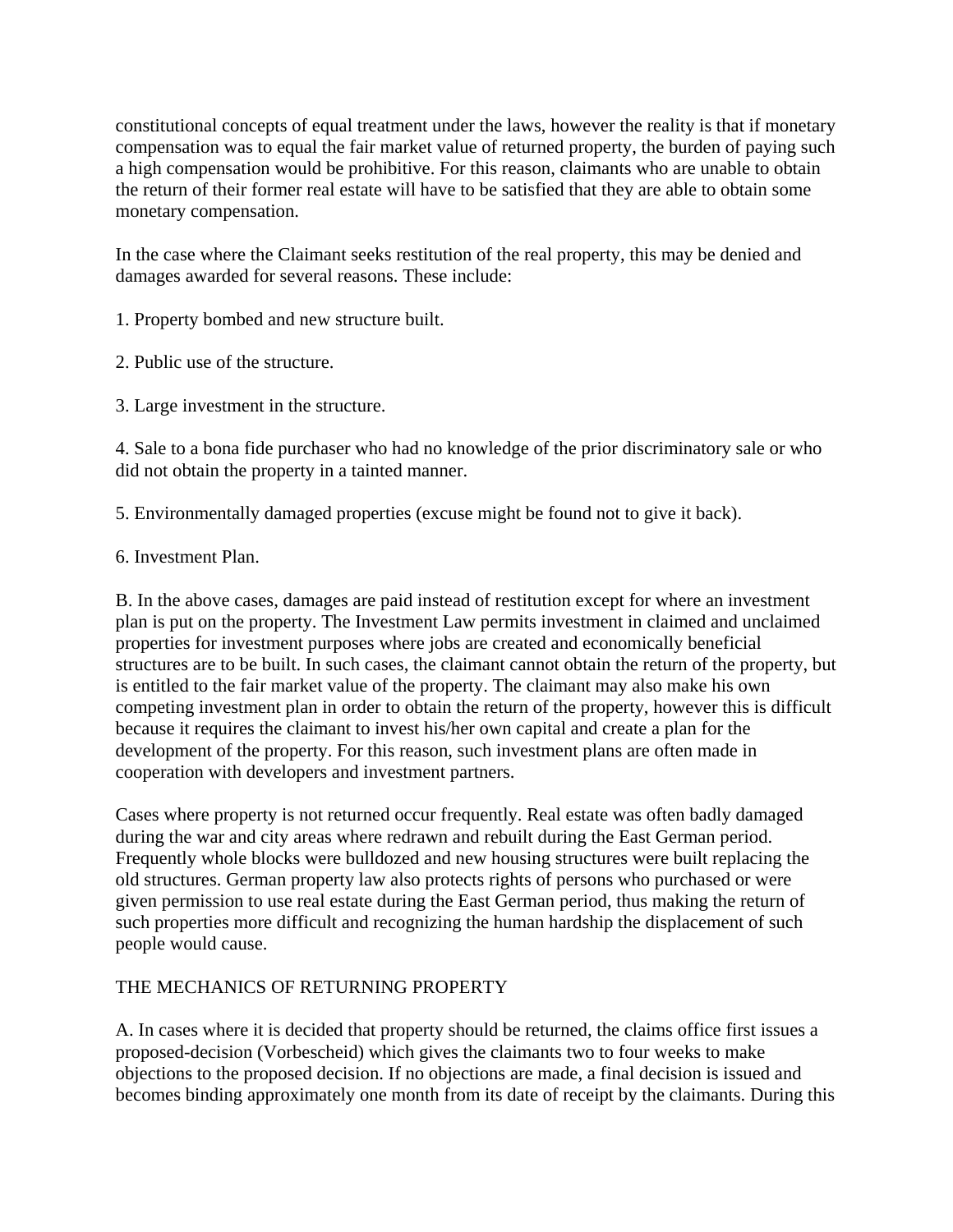one month period an administrative appeal (Widerspruch) can be made. In most cases involving real estate, the property will have mortgages, which have been placed on the property during either the East German period or prior to it. The Claims Law calls for an amortization of these mortgages during the DDR period so that, to a great extent, they are written down by the time the property is returned. The decision of the claims office includes the calculation of this mortgage write-off and also includes whatever amounts are left to be paid off. The final amount to be paid off or Ablösebetrag, must be paid prior to the return of the property. This sum must be paid into a local court, and the original payment receipt must be presented to the Claims Office. Upon receipt of this evidence of payment and with the running of the 30-day period, the decision becomes final and binding (provided there is no appeal) and the Claims Office applies for the change in ownership in the land registry.

B. Other amounts which should also be repaid are damages paid under prior claims programs (LAG damages) and Hauszinssteuer, which are non-discriminatory loans made by the German government after WW I. These are not mortgages on the property, but are personal debts which should be repaid after the property is given back.

## FINDING BUYERS AND THE SALE OF THE PROPERTY

Selling returned real estate for its true market value can often be as difficult as obtaining the return of the property and there are different kinds of contracts to fit different circumstances. A seller who does not wish to wait for the return of the property can sell the claim. This can be done on a 100% risk to the buyer, in which case the sale is at a deep discount, or it can be made with some money down and then contingent upon a positive decision returning the property. Properties which have been returned may also be sold in a straight sale of the ownership to the buyer and my view is that this is the way to obtain the best prices because there is virtually no risk with respect to title.

Unlike American real estate sales, where a contract of sale is first entered into by the parties and a closing follows a few months later during which title passes, real estate in Germany is sold through the services of a Notar. The Notar draws up the contract of sale, acts as a escrow agent and fulfills many of the functions of a title company. Under the German system, a meeting of the parties takes place before the Notar, during which the contract is read, and the parties have an opportunity to pose questions to the Notar regarding the procedures under which the contract is carried out and to discuss and reformulate the language contained in the contract. The parties may appear in person or by a person to whom they have granted a power of attorney to act for them (usually their attorney). Once the contract is agreed to before the Notar, the parties indicate their agreement by signing the contract and a downpayment is usually paid by the buyer.

After the contract is signed, the Notar has the duty of seeing that the necessary permissions necessary for the transfer of the property are applied for and obtained, including the payment of property transfer taxes, the pay-off of mortgages, the municipal authorities declaration that it will not exercise its statutory right of first refusal, and the registration of the contract into the land records to insure the priority of the contract